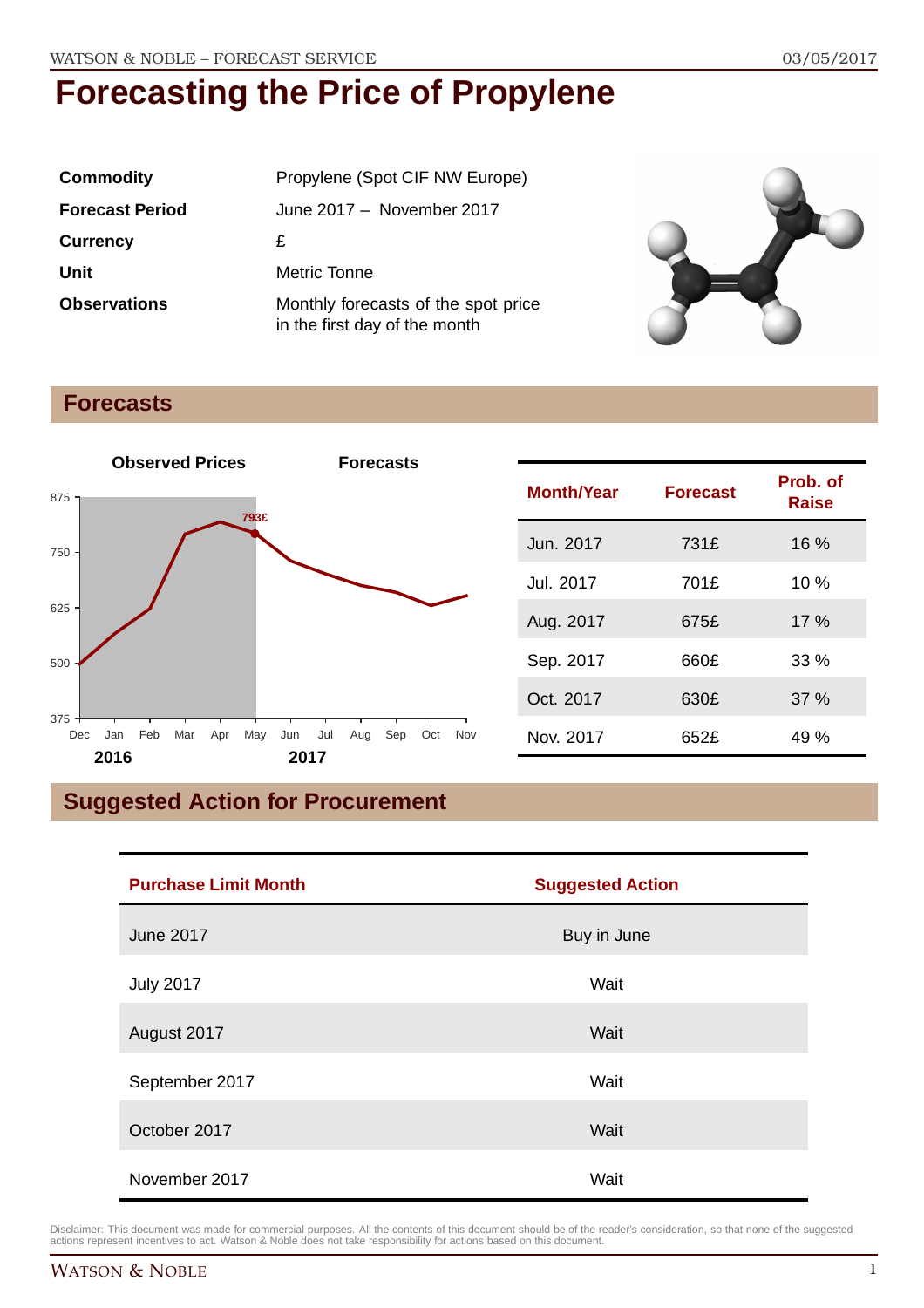## **Impact Analysis: One Month Forecast**



Our algorithm forecasts a lower price of Propylene in one month: it is expectable that the price decreases 7.83% from 793£ to 731£ until the beginning of June.

## **Indices of Factors**



#### **Interpretation**

- **Decrease of Supply**: Positive pressure of the Supply index
- Slight increase of Demand: Positive pressure of the Demand index
- **Slightly positive pressure of the index of Propylene**
- **Considerably negative pressure of the index of variables representing the market upstream**
- Negative pressure of the index of variables representing the market downstream
- **Negative pressure of the financial index**
- **Negative pressure of other commodities and other** factors
- Focus on UK, US, and Taiwan

#### **Impact per Country**

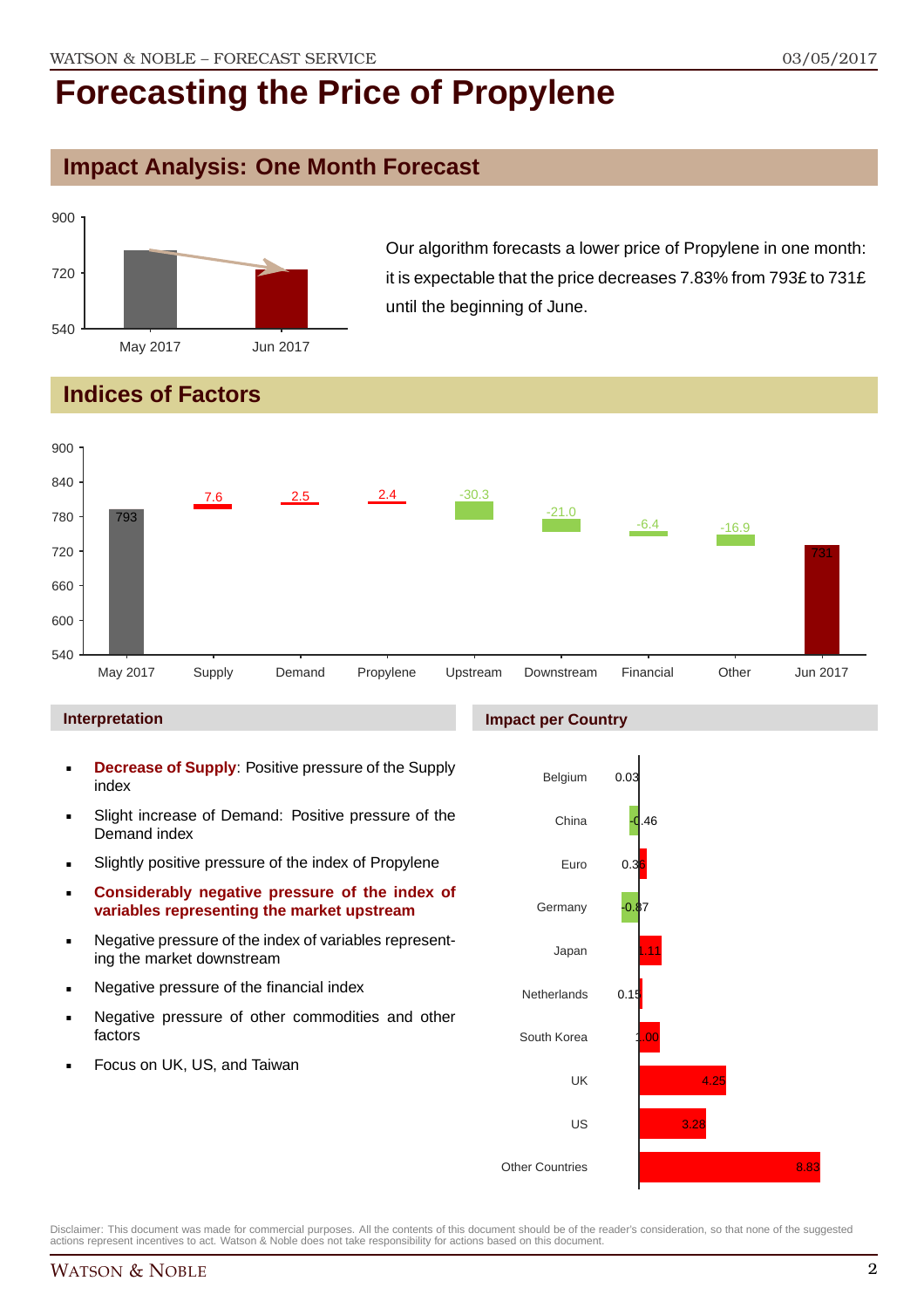## **Impact Analysis: Two Months Forecast**



Our algorithm forecasts a lower price of Propylene in two months: it is expectable that the price decreases 11.57% from 793£ to 701£ until the beginning of July.

## **Indices of Factors**



#### **Interpretation**

- **Decrease of Supply**: Positive pressure of the Supply index
- Slight increase of Demand: Positive pressure of the Demand index
- **Positive pressure of the index of Propylene**
- Negative pressure of the index of variables representing the market upstream
- **Considerably negative pressure of the index of variables representing the market downstream**
- **Negative pressure of the financial index**
- **Negative pressure of other commodities and other** factors
- Focus on France, Euro, and Colombia

#### **Impact per Country**

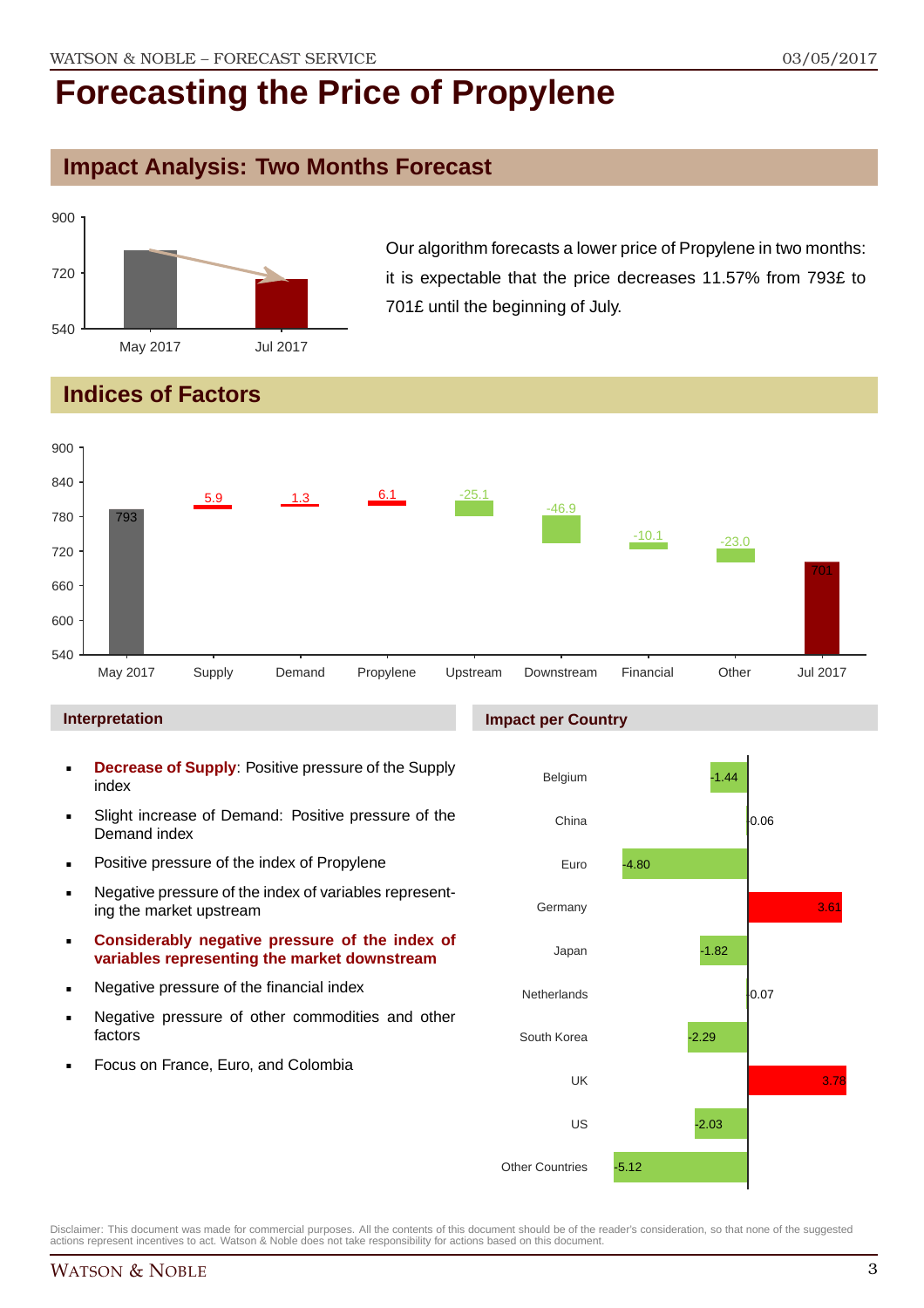### **Impact Analysis: Three Months Forecast**



Our algorithm forecasts a lower price of Propylene in three months: it is expectable that the price decreases 14.85% from 793£ to 675£ until the beginning of August.

## **Indices of Factors**



#### **Interpretation**

- **Decrease of Supply**: Positive pressure of the Supply index
- **Decrease of Demand**: Negative pressure of the Demand index
- **Positive pressure of the index of Propylene**
- Negative pressure of the index of variables representing the market upstream
- **Considerably negative pressure of the index of variables representing the market downstream**
- **Negative pressure of the financial index**
- **Negative pressure of other commodities and other** factors
- Focus on Euro, Japan, and Indonesia

#### **Impact per Country**

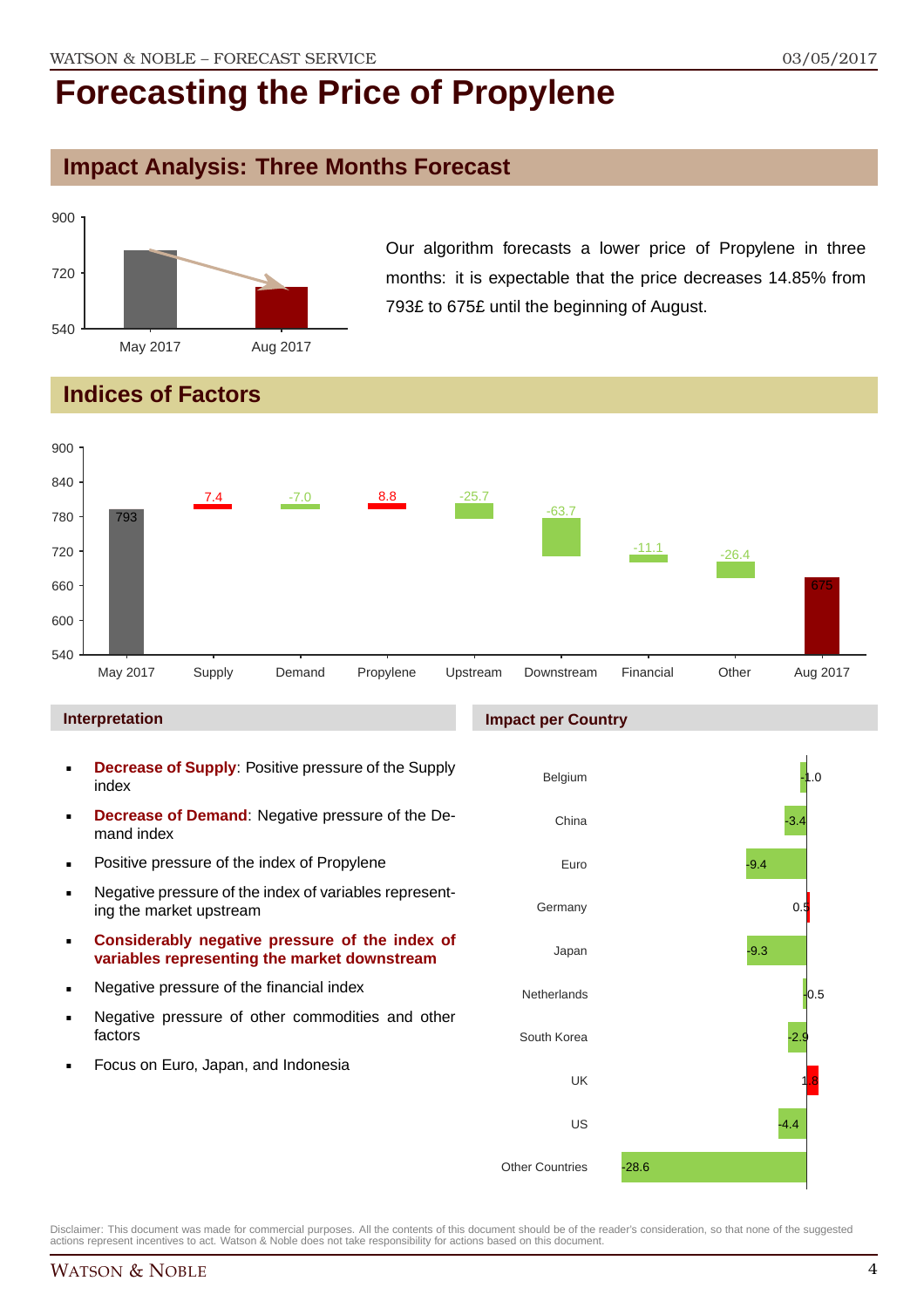## **Impact Analysis: Four Months Forecast**



Our algorithm forecasts a lower price of Propylene in four months: it is expectable that the price decreases 16.81% from 793£ to 660£ until the beginning of September.

## **Indices of Factors**



#### **Interpretation**

- Slight increase of Supply: Negative pressure of the Supply index
- Slight decrease of Demand: Negative pressure of the Demand index
- **Positive pressure of the index of Propylene**
- Negative pressure of the index of variables representing the market upstream
- **Considerably negative pressure of the index of variables representing the market downstream**
- Slightly positive pressure of the financial index
- **Considerably negative pressure of other commodities and other factors**
- Focus on UK, Taiwan, and Euro

#### **Impact per Country**

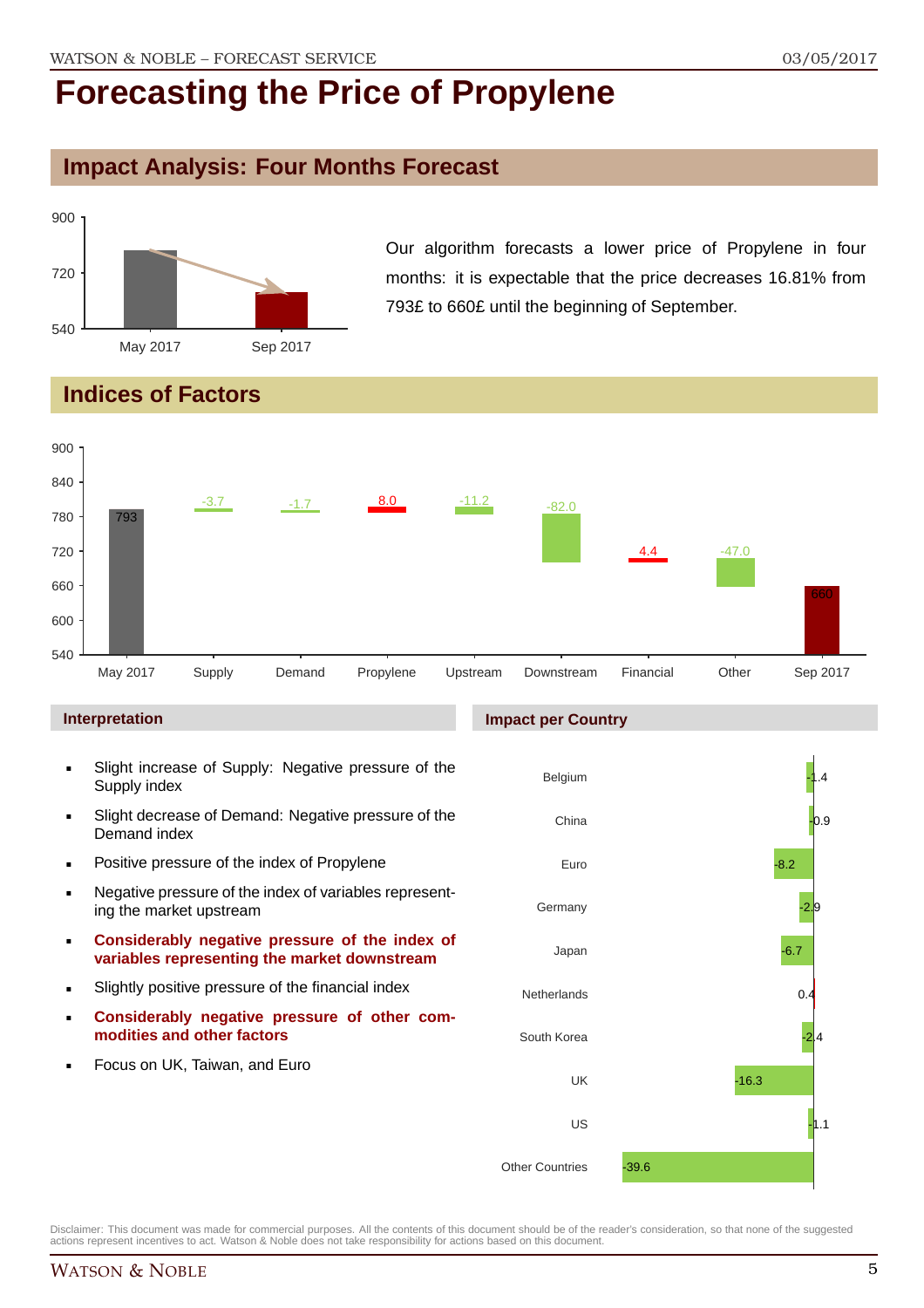## **Impact Analysis: Five Months Forecast**



Our algorithm forecasts a lower price of Propylene in five months: it is expectable that the price decreases 20.57% from 793£ to 630£ until the beginning of October.

## **Indices of Factors**



#### **Interpretation**

- **Increase of Supply**: Negative pressure of the Supply index
- Slight increase of Demand: Positive pressure of the Demand index
- **Positive pressure of the index of Propylene**
- Negative pressure of the index of variables representing the market upstream
- **Considerably negative pressure of the index of variables representing the market downstream**
- **•** Positive pressure of the financial index
- **Considerably negative pressure of other commodities and other factors**
- **Focus on UK, US, and Belgium**

#### **Impact per Country**

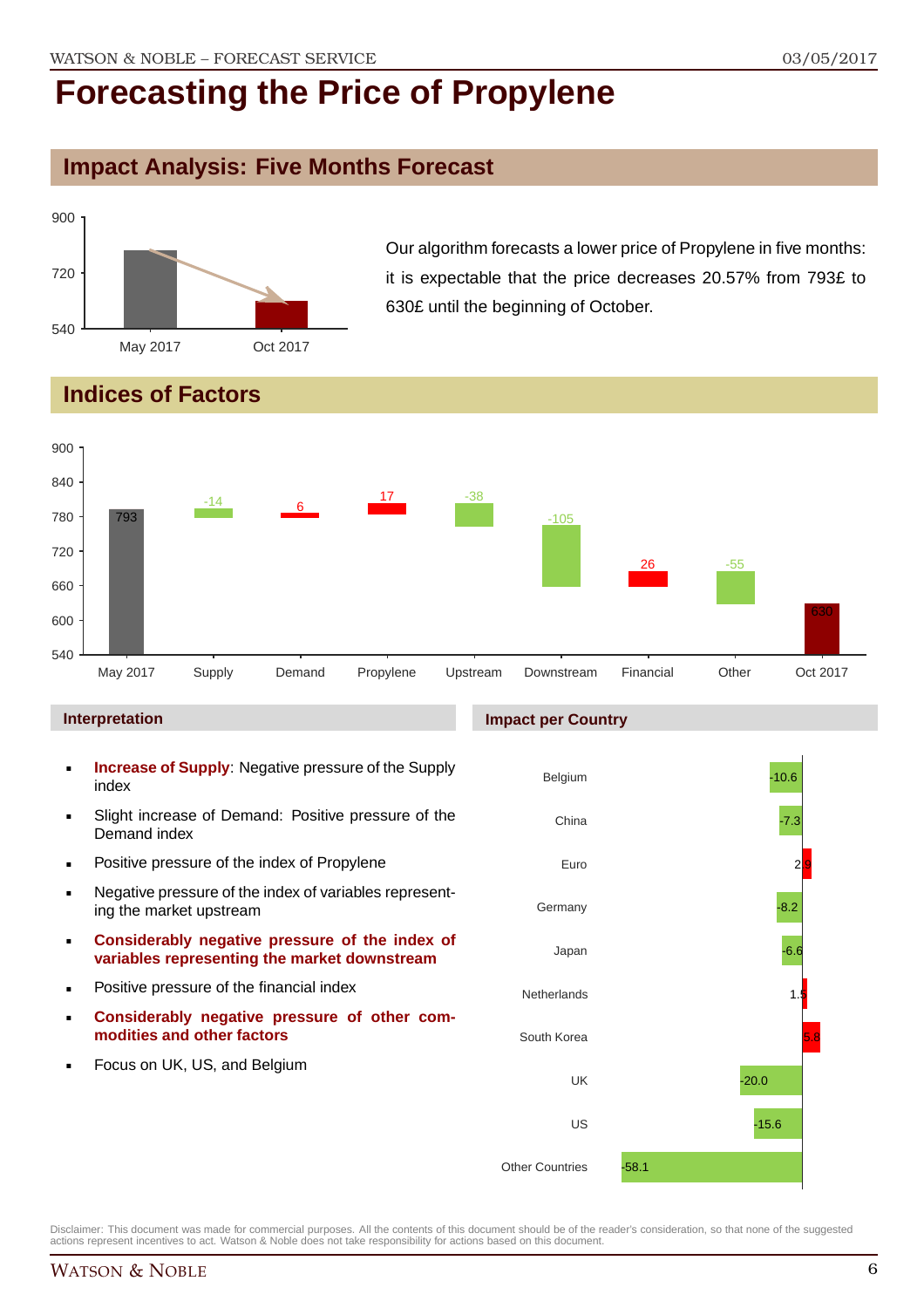## **Impact Analysis: Six Months Forecast**



Our algorithm forecasts a lower price of Propylene in six months: it is expectable that the price decreases 17.79% from 793£ to 652£ until the beginning of November.

## **Indices of Factors**



#### **Interpretation**

- **Increase of Supply**: Negative pressure of the Supply index
- Slight decrease of Demand: Negative pressure of the Demand index
- **Positive pressure of the index of Propylene**
- Negative pressure of the index of variables representing the market upstream
- Negative pressure of the index of variables representing the market downstream
- **•** Positive pressure of the financial index
- **Considerably negative pressure of other commodities and other factors**
- Focus on UK, US, and Taiwan

#### **Impact per Country**

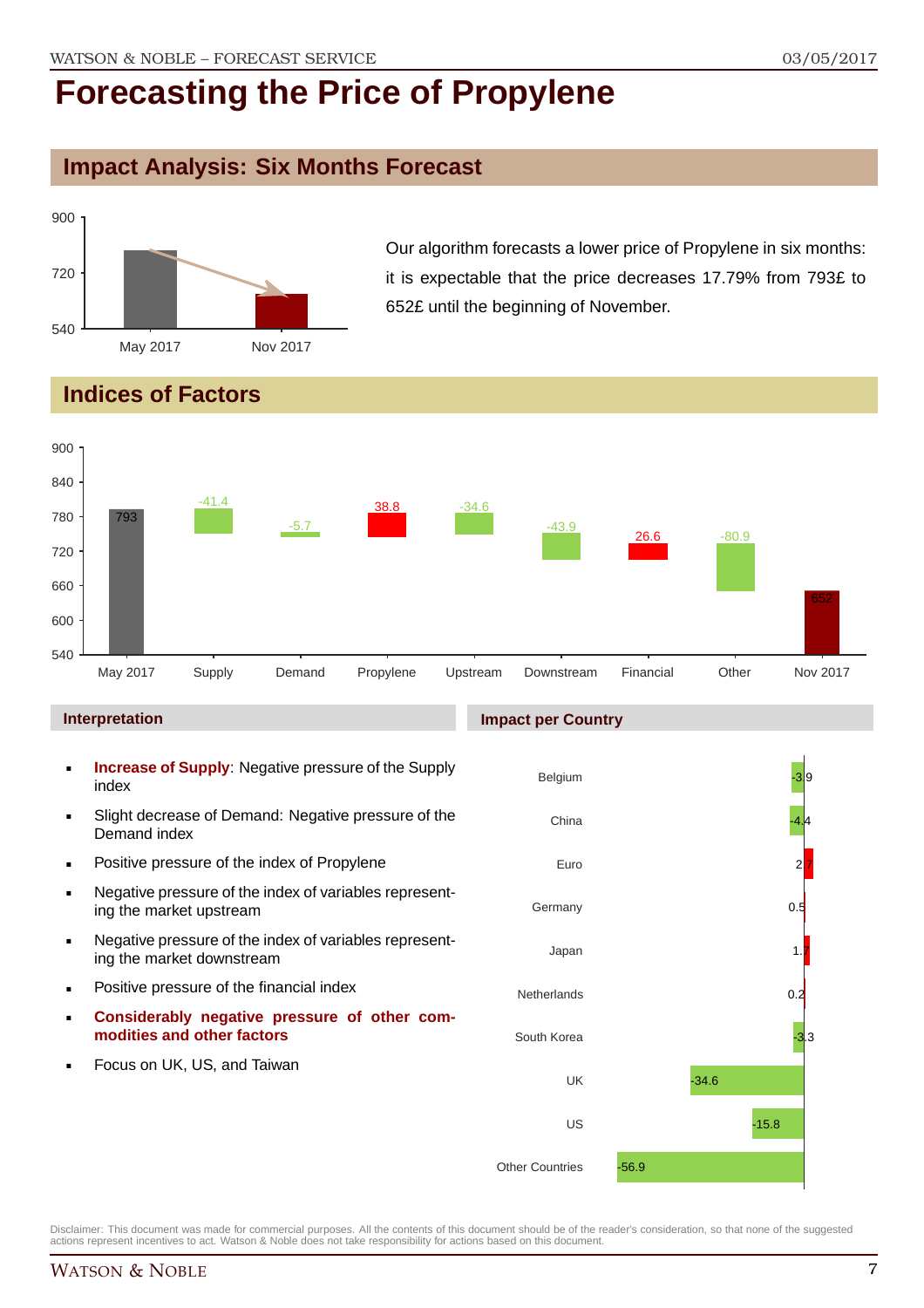## **APPENDIX – Technical Explanation of the Impact Analysis**

In this appendix, we explain the impact analysis of the factors that most contribute for our forecasts.

This Impact Analysis is conducted individually for **each time horizon**, allowing for a distinction between the indices of variables that contribute for our forecasts at short and medium run.

For each time horizon, our analysis has **two components**: first, we present the impact of variables grouped by **indices of factors**; second we present the impact of variables grouped by **indices of countries**.

### **Indices of Factors**

**Indices of factors** are indices of the weighted contributions of the variables grouped in those factors.

**Supply Index:** composed of macroeconomic variables of the producing and exporting countries. It includes variables such as production, exchange rates, inflation, monetary policy, and wages. For example, an increase in wages implies higher production costs which should (in linear, general, and ceteris paribus terms) generate an incentive to increase prices;

**Demand index**: composed of macroeconomic variables of the consuming and importing countries. It includes variables such as production, exchange rates, inflation, monetary policy, and wages. For example, a decrease in a consumer confidence index should (in linear, general, and ceteris paribus terms) increase savings and decrease demand, leading to lower prices;

**Propylene Index**: composed of variables related to Propylene. It includes variables such as the price of Propylene in different regions of the world and exports, imports, and producer prices of Propylene in some countries. For example, an increase in the price of Propylene in other region may imply an increase in the price of Propylene in Europe due to arbitrage movements;

**Upstream index**: composed of variables related to Oil and Natural Gas. It includes variables such as the price and exports, imports, and producer prices of the inputs in some countries. For example, an increase in the price of Oil should (in linear, general, and ceteris paribus terms) generate an increase in the price of Propylene;